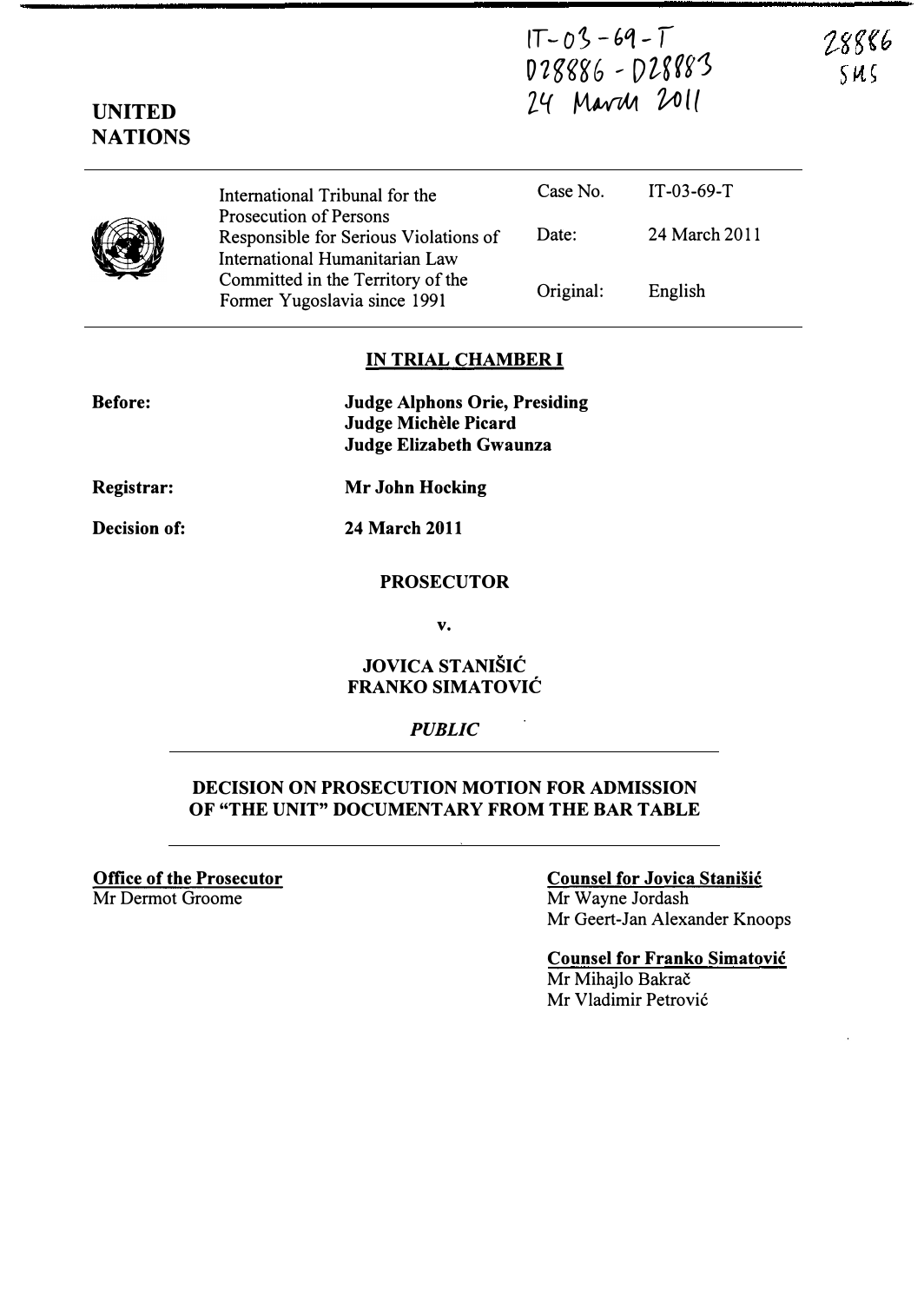# I. PROCEDURAL HISTORY AND SUBMISSIONS

1. During the testimony of Witness JF-048 on 15 June 2010, a clip from the documentary entitled "The Unit" was shown.<sup>1</sup> The Simatović Defence objected to the admission of the clip on the ground that the sound was muffled? The Prosecution sought to have the clip marked for identification pending translation<sup>3</sup> and the Chamber marked it as  $P535<sup>4</sup>$ . At the housekeeping session on 22 June 2010, the clip was further discussed.<sup>5</sup> On 13 December 2010, the clip was admitted into evidence.<sup>6</sup> Other clips and stills from "The Unit" have also been admitted and shown to several witnesses.<sup>7</sup>

2. On 4 February 2011, the Prosecution filed a motion for admission of further parts of "The Unit" from the bar table ("Motion").<sup>8</sup> Neither the Stanišić nor the Simatović Defence teams responded to the Motion.

3. The Prosecution seeks to have admitted Parts I and 11 of "The Unit" ("Proffered Evidence").<sup>9</sup> "The Unit" is a three part documentary about the Special Operations Unit of the Republic of Serbia ("Serbia") State Security Service ("DB").<sup>10</sup> It was produced and directed by Filip Švarm in conjunction with Vreme news agency and B92 television station.<sup>11</sup>

4. The Prosecution submits that the Proffered Evidence is relevant to the Prosecution case<sup>12</sup> and suggests that the previous admission of several clips and stills from "The Unit" indicates the Chamber found it relevant.<sup>13</sup> The Prosecution asserts that "The Unit" is "rich with additional footage" that is relevant to its case and corroborates other evidence.<sup>14</sup> Further, it submits that admitting the Proffered Evidence would allow the Chamber to assess the previously admitted segments in their appropriate context.<sup>15</sup>

 $\mathbf{l}$ T.S731-S738.

 $\frac{2}{3}$  T.5732.

T.S73S.

 $\frac{4}{5}$  T.5737.

T.S933-5940.

 $\frac{6}{7}$  T.10251-10252.

<sup>7</sup>PS8 admitted through Kovacevic, at T.6669; P376 (2 clips) and P377 (3 clips) admitted through MiIovanovic, at T.4387 and T.4399 respectively; PS07, PS08 and PS09 admitted though JF-03S, at T.543S; Stills PSOS admitted through JF-03S, at T.S417; and Stills P2158 admitted through JF-024, at T.II060.

 $\bf{8}$ Prosecution Motion for Admission of "The Unit" Documentary from the Bar Table, 4 February 2011.

 $\frac{9}{10}$  Motion, para. 1.

 $\frac{10}{11}$  Ibid.

 $\frac{11}{12}$  Ibid.

 $12$  Motion, paras 2, 10-16.

 $\frac{13}{14}$  Motion, para. 10.

 $\frac{14}{15}$  Ibid.

Motion, paras 11-12.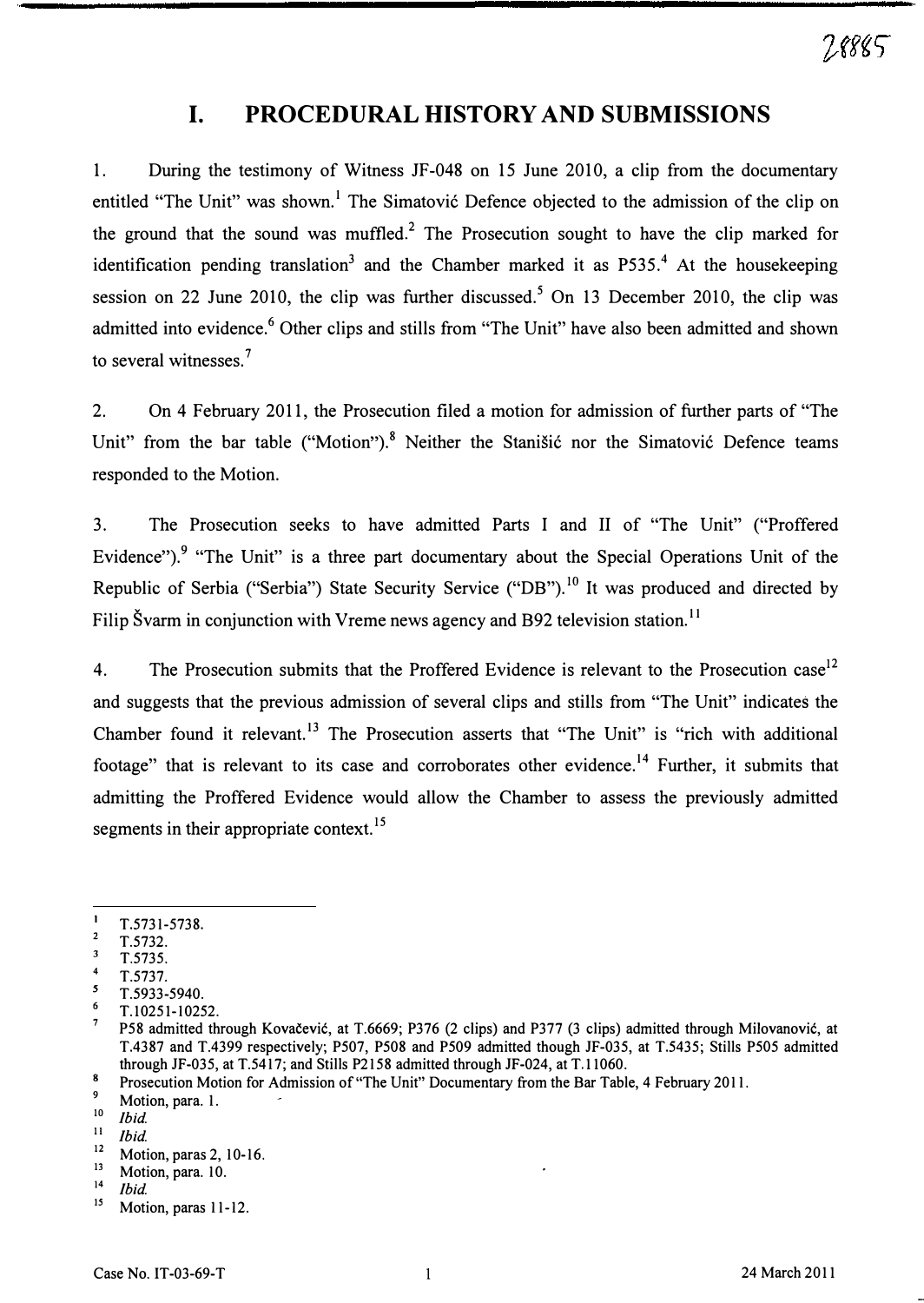5. The Prosecution provides examples of relevant clips from "The Unit".<sup>16</sup> It asserts that several segments and images from "The Unit" show various members of groups allegedly affiliated with the DB wearing or displaying the insignia of the DB, partaking in training operations and reciting oaths.<sup>17</sup>

6. The Prosecution submits that it does not rely on the comments of the narrator of the documentary.<sup>18</sup> It argues that the existence of commentary should not be a bar to admission and suggests that the Chamber disregard the commentary.<sup>19</sup>

7. The Prosecution also submits that the Proffered Evidence should be available to the Chamber in order to assess the Defence allegation that Prosecution Witnesses have been influenced by viewing the documentary on television.<sup>20</sup>

## 11. APPLICABLE LAW

8. The Chamber recalls the applicable law governing the admission of evidence as it has previously set out and refers to it. $^{21}$ 

## Ill. DISCUSSION

9. The Chamber recalls its previous admission into evidence of clips and stills from "The Unit".<sup>22</sup> It further notes that the Defence has not objected to the current Motion.

10. The Chamber considers the Proffered Evidence to be relevant as it shows footage of alleged members of the Joint Criminal Enterprise ("JCE") as outlined in the Indictment. Further, the Chamber finds that the Proffered Evidence may be of assistance in determining the credibility of witnesses. In addition, the Chamber considers it will be assisted by being able to assess previously admitted clips from "The Unit" in their full context, when determining the weight ultimately to be given to them.

<sup>1</sup> <sup>16</sup> Motions, paras 13-15, see also Annex A.

 $17$  *Ibid.* 

 $^{18}$  Motion, para. 16.

 $\frac{19}{20}$  Ibid.

<sup>20</sup>Motion, para. 3; For evidence of implied Defence allegations of fabrication see the cross-examination of Prosecution Witnesses, for example testimony of JF-008, 18 February 2010, T.3621-3622; Testimony of Kovacevic,2 September 2010, T.6S13-6S14; Testimony of JF-057, 23 November 2010, T.9406-9407; Testimony of JF-030, 26 January 2010, T.10700-10701.

<sup>&</sup>lt;sup>21</sup> See Decision on Prosecution Second Motion for Admission of Exhibits from the Bar Table, 10 March 2011, paras 10-11.

 $22$  See supra, footnote 7.